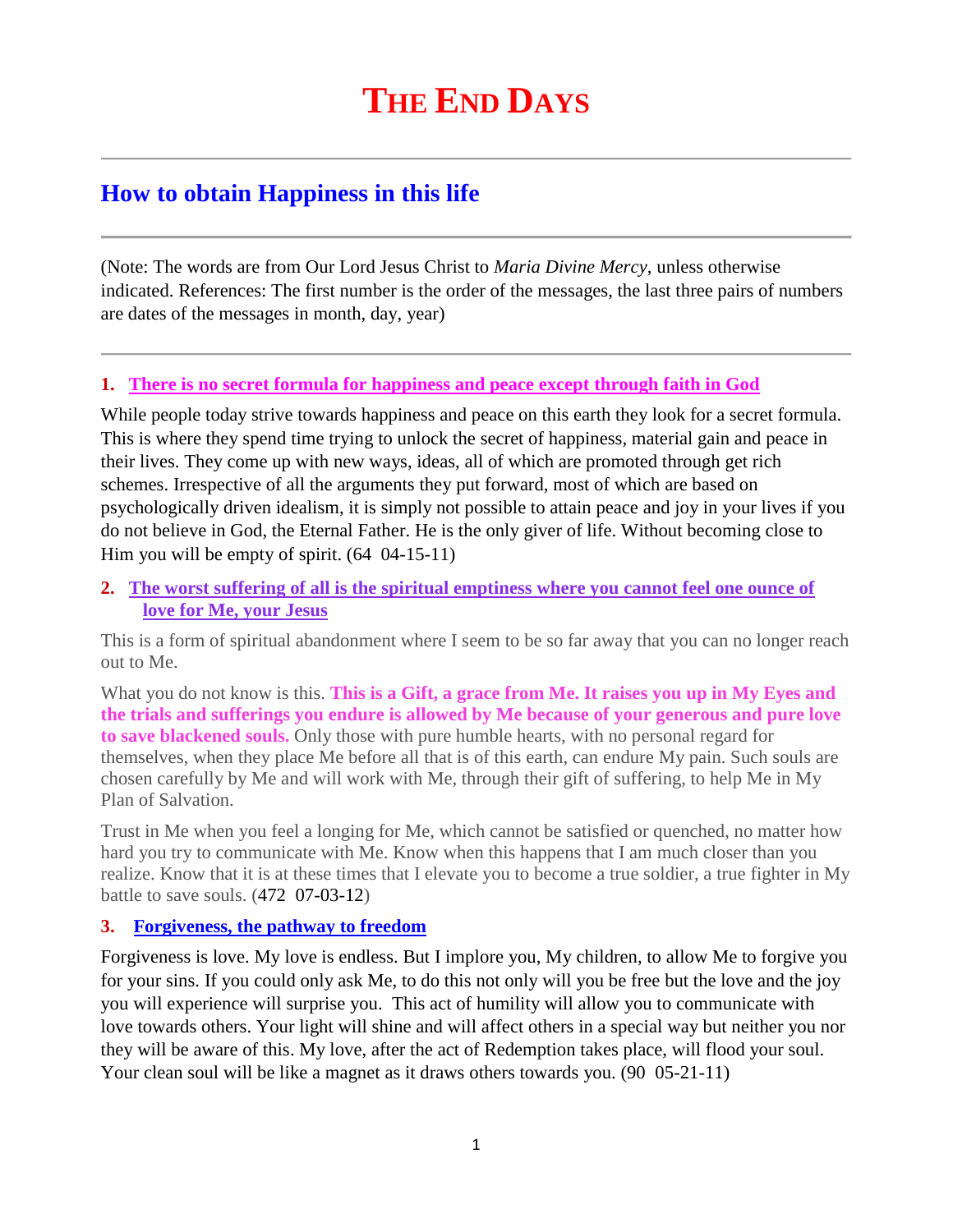## **4. True peace can only be found through the Sacred Heart of my Son** (658 01-03-13)

# **5. [Virgin Mary: The reason why so many people are in such pain and darkness is because](http://www.thewarningsecondcoming.com/virgin-mary-the-reason-why-so-many-people-are-in-such-pain-and-darkness-is-because-they-do-not-believe-in-god/)  [they do not believe in God](http://www.thewarningsecondcoming.com/virgin-mary-the-reason-why-so-many-people-are-in-such-pain-and-darkness-is-because-they-do-not-believe-in-god/)**

The faith, which was meant to be instilled in every soul, by those appointed ones, has lapsed. So many have turned away from God and find, now, that their lives are empty and without meaning. When a soul turns their back on God, they become restless. They fill the vacuum with a love of false things, which will never satisfy their desire for peace. (656 01-02-13)

## **6. [Only the Light of God can bring eternal happiness](http://www.thewarningsecondcoming.com/only-the-light-of-god-can-bring-eternal-happiness/)**

The biggest mystery of Eternal Life is that it exists, whether or not man chooses…. Those fortunate to gain the most glorious salvation will live an Eternal Life of ecstasy in God's Kingdom. He will enjoy every form of glory in union with the Will of God and he will live a perfect existence, which will never end… When you take your last breath on Earth, this simply means that you are then taken into the next stage of your journey into eternity. There is only one path to take and that is the one where you come to Me. (990 12-18-13)

## **7. [Trust is the key to true love](http://www.thewarningsecondcoming.com/trust-is-the-key-to-true-love/)**

The love between a child – fortunate to have loving parents – and family, stems from an ingrained sense of trust. This trust is absolute. The same is true for every [living](http://www.thewarningsecondcoming.com/trust-is-the-key-to-true-love/) soul who loves Me unconditionally. My Love for them is unshakable. Trust is the key to true love. Every child of Mine is loved, although their love for Me is not always there.

Love Me and you will feel peace. Love Me and you will love all those who are children of God. This love is a natural thing. Without it you cannot be whole.

When **I Am** in you, you will see the world as I do in all its glory as well as in its imperfections. You will recognize the obstacles, which face humanity and you will feel a wretchedness when you witness hatred in any form for hatred is the opposite to love.  $(1,305 \ 01-14-15)$ 

## **8. Stairway [to spiritual perfection](http://www.thewarningsecondcoming.com/stairway-to-spiritual-perfection/)**

For My faithful followers, you must understand this. I, despite the loneliness you may experience, am never far away. All of these episodes have one goal, to strengthen your faith in a such a way so as to ensure that you move a new step towards Me each time. This is what is called the stairway to spiritual perfection that is Heaven. It is a long stairway and can take a very long time to reach the upper steps. Each step can represent a new revelation into what lessons you must experience before you can attain the graces you need to elevate your souls to the spiritual perfection needed to enter My Father's Paradise… Some climb these steps quickly while others take their time… You must never assume that because your faith is strong that this is all your doing... You must, in order to reach the top step, be humble in your love for Me. Show virtue at all times. (19 11-24-10)

## **9. [Classic Error made when trying to become closer to Me](http://www.thewarningsecondcoming.com/classic-error-made-when-trying-to-become-closer-to-me/)**

Then there are the souls who do understand the truth. They make a classic error when trying to become closer to Me. It is easy for them to ensure that once their material goods are secured, they can then move forth on their own spiritual journey. But that is not how it works. You must, by all means, protect your families and your homes. You must feed those who depend on you. After that you must put Me first before all worldly goods**. That will be your passport to Heaven**. Man is nothing without God. No material luxuries will, or can be, substituted for the love of God. Nor can they be retained or the same value placed on them if you want to really embrace Me in your heart. (196 09-18-11)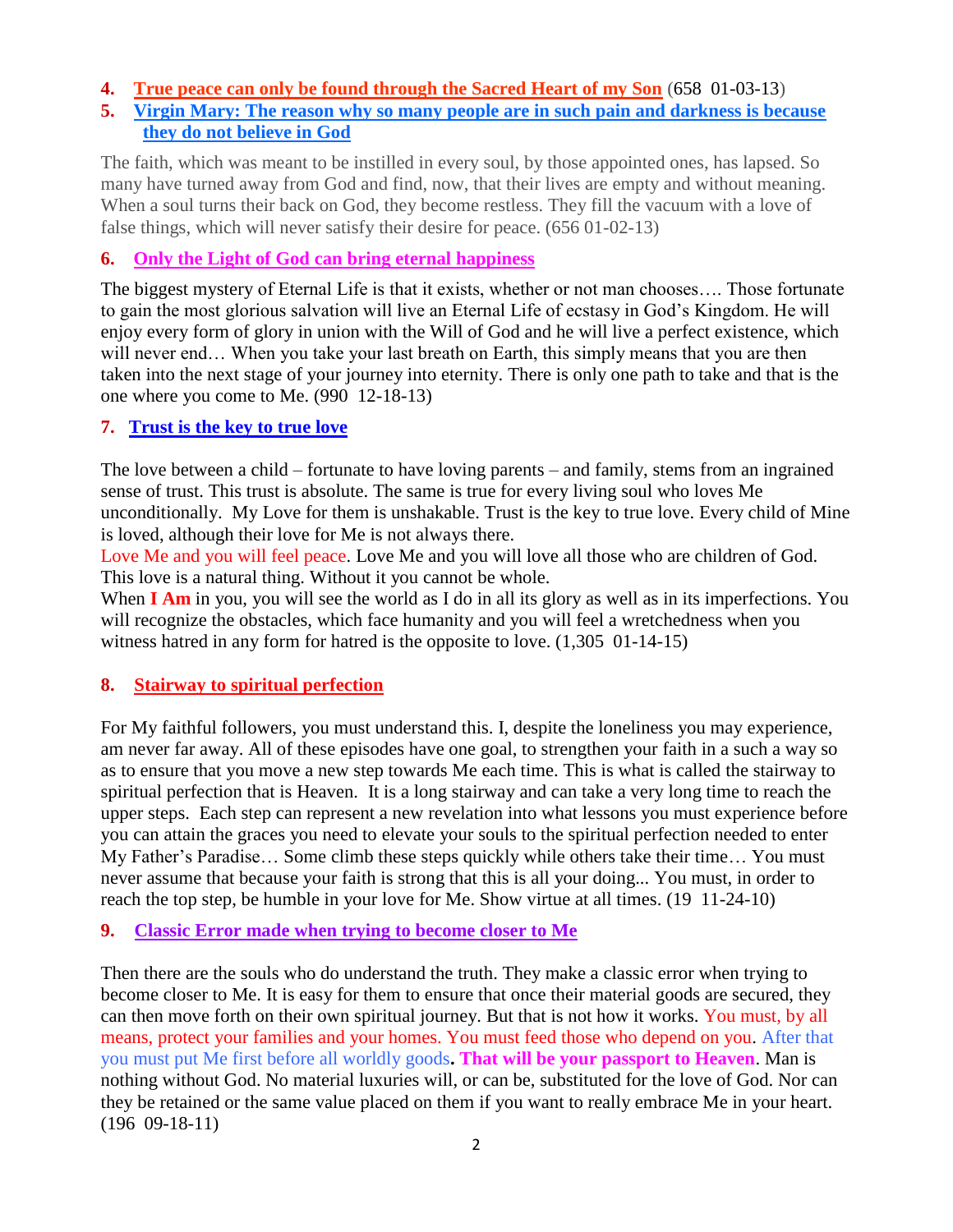## **10. [Hand me over your troubles and I will ease your burden](http://www.thewarningsecondcoming.com/hand-me-over-your-troubles-and-i-will-ease-your-burden/)**

All I ask is for all of you who are in sorrow with trials and worries to hand Me over now all these concerns and allow Me to deal with them. Trust in Me and your burden will be eased. Let me guide you into a more peaceful state. Relax, My children, and allow My peace to flood your delicate starving souls. The Darkness you feel stems from fear. Fear stems from lack of trust. When you lose trust in Me, Satan plants doubts in your minds … He hates you if you love Me. He will never rest until he unsettles you. He laughs when you falter. Don't give him this power, because when you do, your faith in Me weakens. (114 06-13-11)

# **11. [Knowing what I taught is, in itself, no good, unless you love one another as I love you](http://www.thewarningsecondcoming.com/knowing-what-i-taught-is-in-itself-no-good-unless-you-love-one-another-as-i-love-you/)**

Unless God's children listen to the Word of God, digest the Truth and obey the Commandments of God, they will be empty and lacking in spiritual peace. It is only by allowing yourself to listen to what the Word of God promises, can you expect to thrive or find peace… If you know Me, you will love others, no matter what sins they are guilty of. You will never judge others in My Name, for that is not your right.  $(1,166 \ 07-13-14)$ 

# **12. [When you trust in Me it must be free of any condition](http://www.thewarningsecondcoming.com/when-you-trust-in-me-it-must-be-free-of-any-condition/)**

To trust in Me takes great effort on the part of souls. When you trust in Me, it must be free of any condition or on your own terms. When you say you love Me there are many stages involved. The first stage is one of belief and love for all that I taught and because of Who **I Am**. The second is inspired by love for My Teachings and a deep compassion for Me. The third stage occurs when you are in full union with Me, when you feel My Love, My Pain, My Sorrow and understand – without knowing why – what it means to be a true child of God. It means acknowledging that **I Am** the Beginning and the End and that all comes from Me. When you love Me with an open heart, like that of a child, you will love Me without condition. You will know that I will come to your aid when all feels hopeless, you will know that My Love for man is ceaseless, free of malice, free of discrimination and that not one sinner will I reject – no matter what they have done. Please recite this Crusade Prayer (161) *For confidence and peace* whenever you feel separated from Me and I will come to your aid. I will fill you with a Peace that cannot, nor ever will, be found anywhere in this world**.** (See the Crusade Prayers booklet) (1,173 07-23-14)

# **13. [Once you have Me, you have everything](http://www.thewarningsecondcoming.com/once-you-have-me-you-have-everything/)**

Nothing the world has to offer can bring you true comfort in your times of need. Only I, Jesus Christ, can grant you the peace of mind and the strength and courage to withstand hatred, injustice, persecution and isolation. I must be your first choice in your time of need, when you must call out to Me. Only I will bring you calm, peace and freedom from anxiety, for I Am Love, and when love resides in your soul, you can do anything. (1,059 03-02-14)

## **14. [Mother of Salvation: Sin is a fact. It exists, and will continue to exist until the Second](http://www.thewarningsecondcoming.com/mother-of-salvation-sin-is-a-fact-it-exists-and-will-continue-to-exist-until-the-second-coming-of-christ/)  [Coming of Christ](http://www.thewarningsecondcoming.com/mother-of-salvation-sin-is-a-fact-it-exists-and-will-continue-to-exist-until-the-second-coming-of-christ/)**

God's Laws are being flouted all over the world because sin is no longer acknowledged as being wrong. Instead, it is justified at every opportunity so that man can no longer differentiate between right and wrong. When you embrace sin, in all its forms, and declare it to be of no consequence, then you will never be satisfied. Sin, once it is seen as merely a human fault, will lead to greater and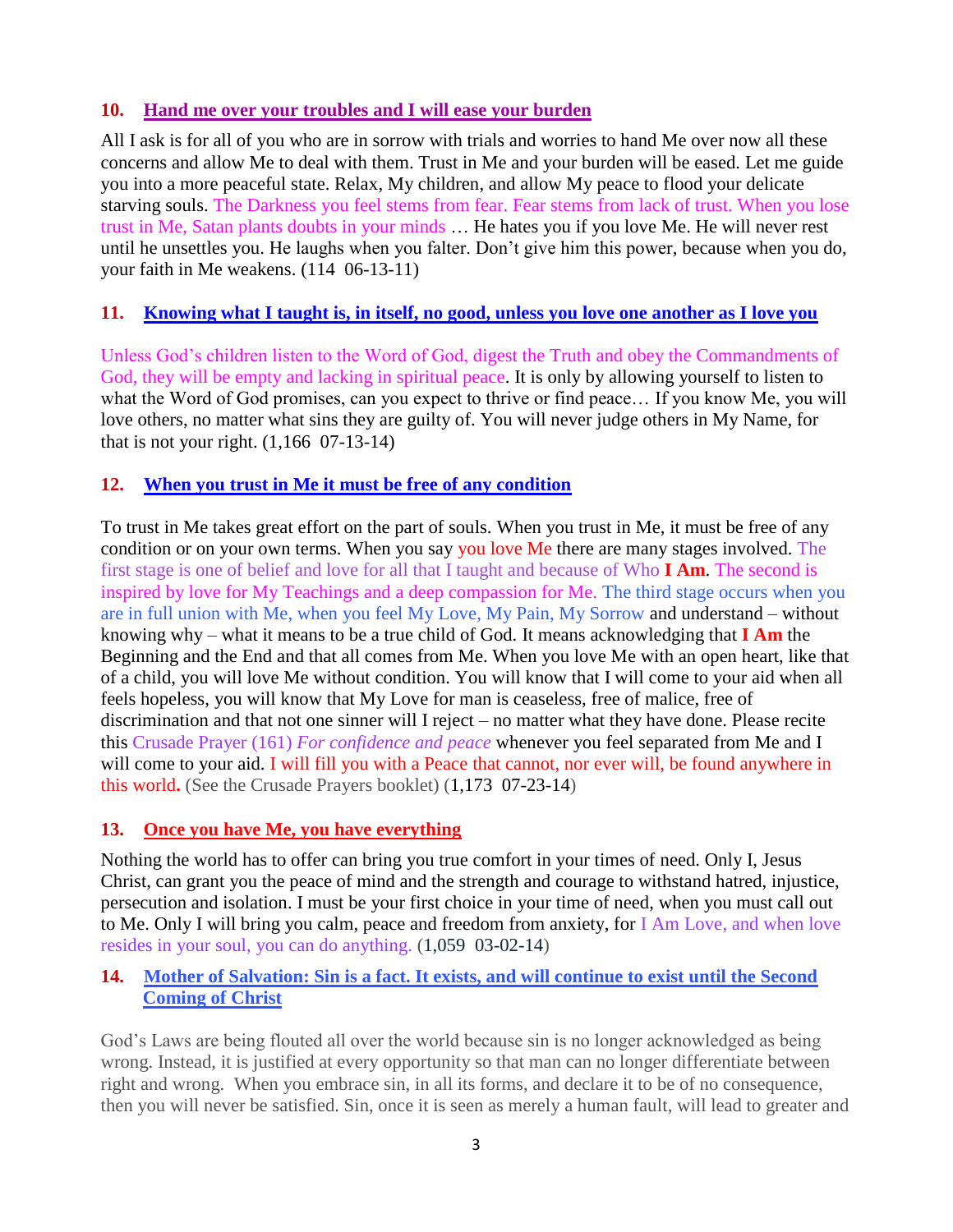more serious sin until, finally, it will lead to a darkness of the spirit and separation from God. This will leave a vacuum in your soul, which will bring a form of wretchedness, which it is difficult to extract from. **Darkness comes from the spirit of evil. Light comes from God. Sin brings darkness and, unless you acknowledge sin, and seek reconciliation, it will grow and fester until it strangles the spirit. Nothing in this world will, nor can, bring the soul the relief it craves. Only reconciliation between the soul and God can free it from this stranglehold**. (1,219 09-27- 14)

#### **15. [Hunger of the spirit leaves the soul empty, miserable and lost](http://www.thewarningsecondcoming.com/hunger-of-the-spirit-leaves-the-soul-empty-miserable-and-lost/)**

When a soul distances himself from Me, he will wander and seek out every kind of fulfilment. He will walk to the ends of the earth, looking for spiritual calm and relief, but nothing can fill this void, only Me. He may find temporary relief in all worldly pursuits of relaxation, but never will he find the peace that I can bring. When I feed a person's soul with My Grace, they will be full of My Love and Presence. Although My Presence, within the soul, will draw down upon it the venom of evil spirits, who will do all they can to upset it, the soul will not care. My Love is all you need to feel fulfilled, and My Peace, which fills you, is not of this world. It comes with great Blessings and the souls, who attain this peace, will never let go of it that easily, once they experience it. When a person goes to extraordinary lengths to deny Me, he is deceiving only himself. To deny Me is your own choice. Why then display hatred for Me, when you do not believe I exist? (1,236 10-16-14)

#### **16. [Sometimes, what may seem unfair is beyond your understanding](http://www.thewarningsecondcoming.com/sometimes-what-may-seem-unfair-is-beyond-your-understanding/)**

Those who deny Me because they believe that were I to exist, a Loving God would never permit suffering or allow unexpected tragedies, illnesses or premature deaths to take place. God gives life and He takes it away as He desires and, for every Act of God, good will always come from it, either in the world you live in, or in My Heavenly Kingdom. It is a lack of trust in Me, which creates bitterness in the souls who judge Me on acts they believe to be cruel and unnecessary. What they do not know is that there is a time for everything – a time for living and a time for dying – and that God is the Author of Life. Only He can decide when to take it away. Suffering by the hands of others is something, which is caused by sin – not by God… **All good things come from God. Sometimes, what may seem to be unfair is beyond your understanding, but know that God chooses how He gathers fruit for the good of man. And, suffering is part of this Plan in His Salvation of souls.** He does not relish suffering, but it is a form of purification. If you suffer, God will try to use this suffering for the good of your own soul. But, He will never force you to do anything because He gives you free will. Abuse of your free will can lead to terrible sin and yet, God will never take your free will away from you. **Free will is sacrosanct**. It was given free to man by God, and it is the one Gift that He will never take away from you. It is through the free will of man, however, that man falls from Grace and into sin. **The Evil One plays on man's free will through the temptation of the senses**. (1,243 10-26-14)

#### **17. [People have lost love in their lives because they no longer revere Me](http://www.thewarningsecondcoming.com/people-have-lost-love-in-their-lives-because-they-no-longer-revere-me/)**

Much of the suffering experienced by men, in the years ahead, will be that of the spirit. The spiritual suffering will be felt not only by My followers, who remain true to the Word of God, but by all men, irrespective as to what they believe… The spirit of love and charity, once present in the hearts of mankind, has weakened and this means that the love, which joined communities, nations and countries together, has been broken. People have lost love in their lives because they no longer revere Me. I, Jesus Christ, have been forgotten… God is Love, and when love is present in the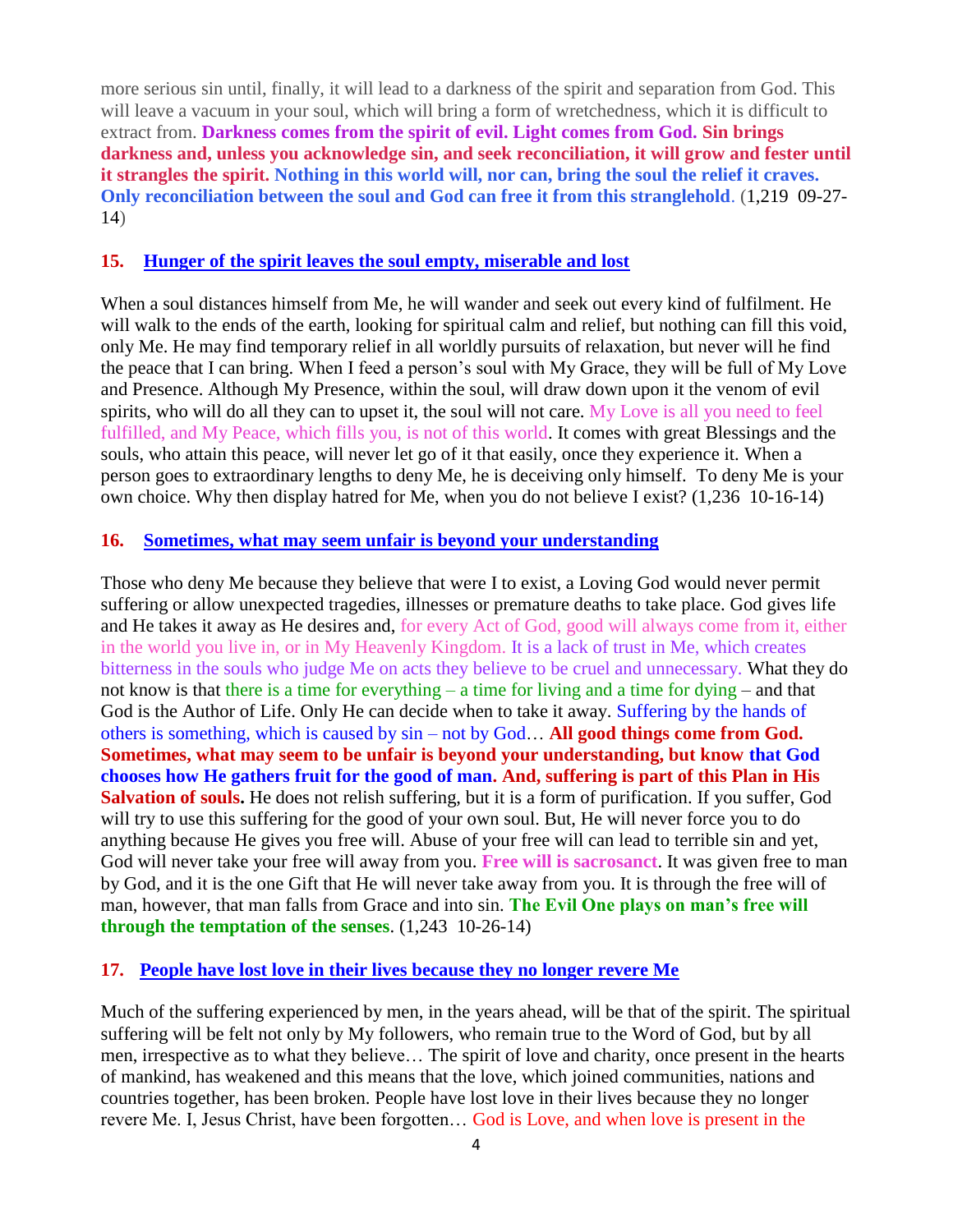world, there is greater harmony and peace. The opposite to love is hatred, which comes from the devil. If you allow hatred to fill your hearts, it will fester inside you and grow like a cancer until it devours you. Hatred destroys lives and creates terrible divisions. It poisons your soul. It creates deep unhappiness in the souls of those who have allowed it to dictate every action they take. Hatred spreads from one soul to another very quickly because, once you engage with a person who is full of hatred, it will gain a grip over you by tempting you to listen to every reason given to justify it... Use the time accorded to you, to love Me more, for when you truly love Me, this love will be reciprocated. You will then be incapable of taking part in any kind of dialogue where hatred is present. (1,272 11-27-14)

#### **18. [They justify sin so they do not have to change their lives](http://www.thewarningsecondcoming.com/they-justify-sin-so-they-do-not-have-to-change-their-lives/)**

Those of tender heart and who accept Me after **the Warning** will gain the world… I do not ask that you give up your life in prayer all day, every day, because this is not what I [demand](http://www.thewarningsecondcoming.com/they-justify-sin-so-they-do-not-have-to-change-their-lives/) of you. All I ask is that you call out to Me for help and that you give glory to God. To fulfill My Promise to the world, and to ensure that all of you will have eternal life, **all you need do is adhere to the Laws of God as set out clearly in [the Ten Commandments](http://www.thewarningsecondcoming.com/they-justify-sin-so-they-do-not-have-to-change-their-lives/)**… Live My Word through your thoughts, [deeds](http://www.thewarningsecondcoming.com/they-justify-sin-so-they-do-not-have-to-change-their-lives/) and actions and then you will truly be of Me… Today My Word is rejected because people do not want to adhere to the Truth. Instead, they justify sin so they do not have to change their lives. So, nothing has really changed. The bondage of sin, where man chains himself to the influence of Satan, is stronger now than before. Cut loose now and seek me out. Remember you can only be forgiven of your sins while you are alive – not after you depart this earth. (1,306 01-16-15)

#### **19. I Am your only real solace in a world which is against Me**

**I Am** your only real solace in a world which is against Me. **I Am** your lifeline in times of troubled waters. **I Am** Life itself and all things that are good come from Me. Evil in any form cannot come from Me for it is impossible. Until the world accepts that Satan exists they will never accept the Existence of God.

Satan and every fallen angel cast out of Heaven by My beloved Father creates hatred in the souls of those who allow sin to strangle them. It is through the sin of pride that all other sins emanate. Pride was the downfall of Lucifer. Pride is the sin by which man aligns himself with the Evil One. Pride will be the downfall of humanity.

**To love Me you must do so without condition and this is no easy feat. To love Me means adhering to the Word of God. If you deviate from this, your love for Me will wither until, eventually, you will live by your own rules.** (1,319 02-07-15)

#### **20. [Only I know the day or the hour when you will take your last breath](http://www.thewarningsecondcoming.com/only-i-know-the-day-or-the-hour-when-you-will-take-your-last-breath-2/)**

When a man wanders away from Me, for whatever reason, he will never find true peace. When a man discovers Who **I Am** his heart will swell with love for Me. A man who places all his trust in Me will endure any kind of suffering, for I will set him free.

Reject My Teachings and embrace sin, and this will be your downfall. Only I know the day or the hour when you will take your last breath. You must be prepared at all times. You must ask Me to forgive you your sins as often as you can. I forgive the most hardened of [sinners](http://www.thewarningsecondcoming.com/only-i-know-the-day-or-the-hour-when-you-will-take-your-last-breath-2/) and so you must never fear My Mercy. Fear only the hour when you have to stand before Me and answer for every [iniquity](http://www.thewarningsecondcoming.com/only-i-know-the-day-or-the-hour-when-you-will-take-your-last-breath-2/) committed against God. If you have not redeemed yourself in God's Eyes by then, there won't be a second chance to do so. (1,308 01-18-15)